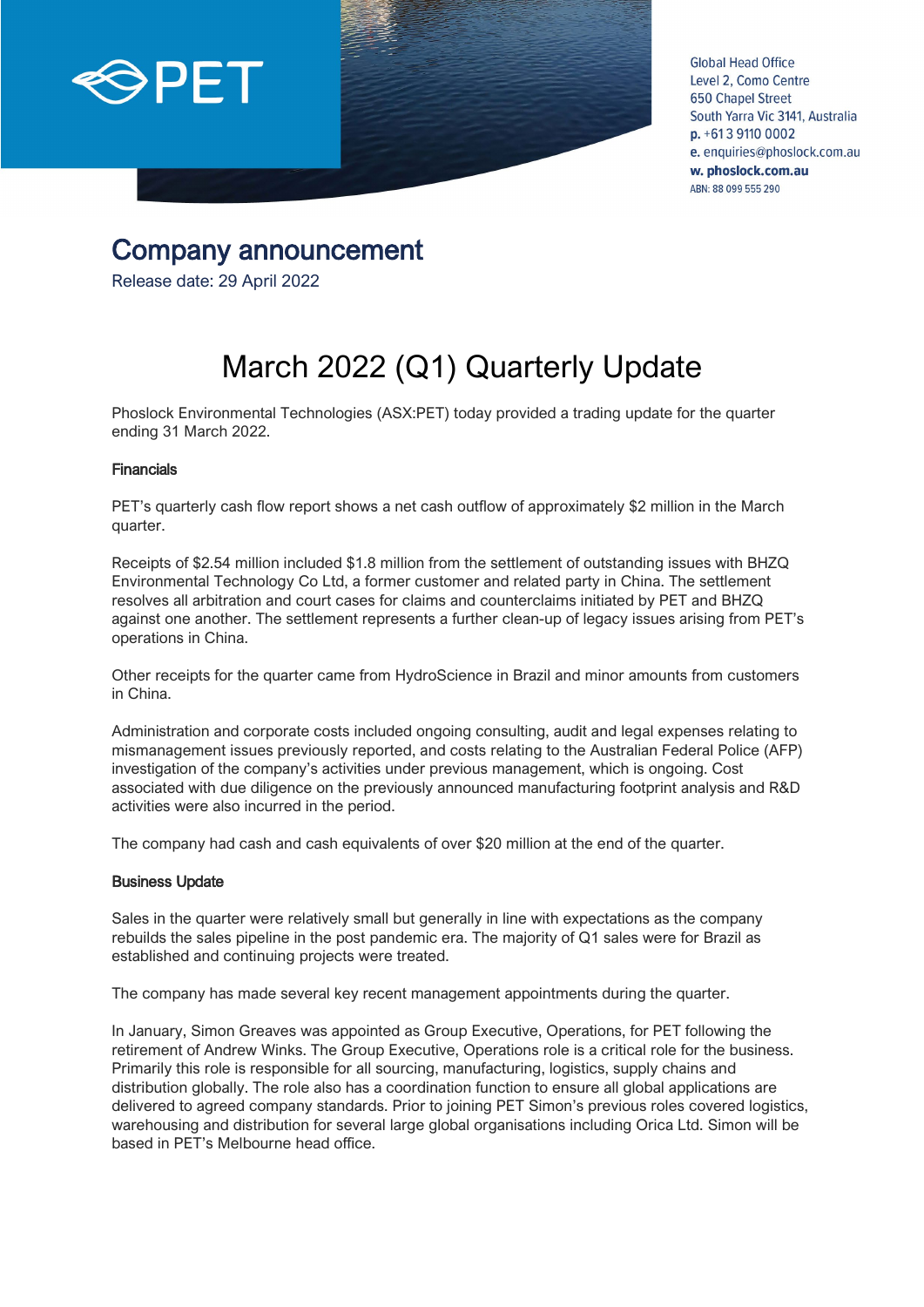

Also in January, PET confirmed the appointment of Dr Kate Waters-Hart to the role of Group Manager, Aquatic Science. Kate is based in Dunfermline, Scotland. The Group Manager for Aquatic Science is another critical role for the business globally. This role oversees and coordinates all the science behind PET's products, applications and data management. The seamless delivery of the scientific requirements for each project is essential in reinforcing PET as the trusted partner of choice to remediate and manage fresh water in our target markets. Prior to this appointment, Kate worked for PET as a fresh water aquatic ecologist since 2019.

In March, PET announced the preferred site for its proposed second manufacturing facility in Casper Wyoming. Casper is close to key freight hubs in the USA and offers a supportive business environment with a relatively low cost of production and supply. The company has entered into a lease so as to secure the site, pending detailed design work which will continue in the June quarter. A final decision to proceed is contingent on the preparation of a detailed business case, including firming up forecast volume requirements over future years.

On the R&D front, PET continues to make good progress in developing and testing a number of complementary products which, if successful, will expand the company's addressable markets, such as enabling phosphorus and other nutrients to be removed from flowing water. Potential collaborations with other technology providers are being actively investigated.

#### Relisting on the ASX

As disclosed at the 2021 financial year business review and strategic outlook presentation on 24 March, PET has lodged a submission to the ASX in support of its objective to relist. PET has lodged audited accounts for the 12 months ending December 2021 as well as audited accounts for the half year period from 1 July to 31 December 2021.

The Company is now in dialogue with ASX in respect of its submission and related matters and is responding to requests from the ASX for additional information. PET is unable to provide any firm timetable for these matters to be resolved to the satisfaction of the ASX, but shareholders will be kept updated on the company's progress. Having PET shares relisted on the ASX is a high priority for management.

#### **Outlook**

In the short-term, management expects another challenging year as the company rebuilds the sales pipeline and diversifies into new markets globally.

Longer term, as additional resources are secured to support the company's expansion plans and the COVID situation globally stabilises, management expects to see increased interest and opportunity for Phoslock treatments in markets around the world.

Management firmly believes the company has a clear competitive advantage and PET addresses a large and growing market globally.

Further business updates and commentary will be provided at PET's AGM on Friday May 27th, 2022.

This announcement has been approved by the Managing Director and Chairman

| Mr David Krasnostein AM | Mr Lachlan McKinnon     |
|-------------------------|-------------------------|
| Chairman                | Managing Director & CEO |

– end –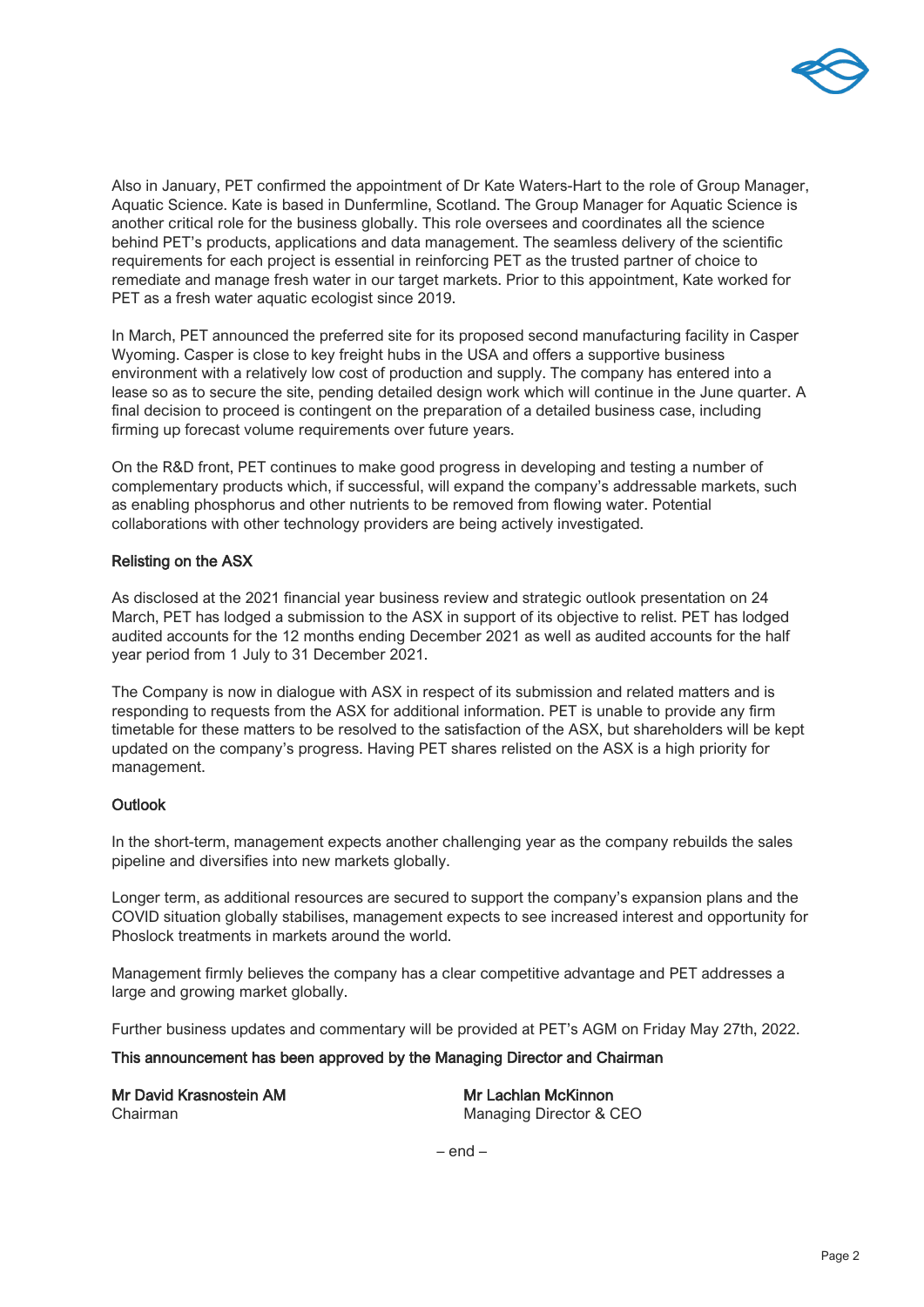

Further information: Lachlan McKinnon Greg Slade Managing Director and CEO Investor Relations lmckinnon@phoslock.com.au gslade@phoslock.com.au p: +61 3 9110 0002 enquiries@phoslock.com.au

#### About PET

Phoslock Environmental Technologies Limited (ASX: PET) specialises in engineering solutions and water treatment products to remediate polluted lakes, rivers, canals and drinking water reservoirs.

Headquartered in Melbourne, PET has offices in Brisbane, Beijing, Bremen (Europe) and Manchester (UK). PET also has registered entities in Canada and the USA, and manufacturing operations based in Changxing, China. PET is represented by licensees, distributors, and agents in numerous other countries, including Hydroscience in Brazil.

Phoslock® is a proprietary and unique water treatment product that permanently binds excess phosphorus in the water column and sediments.

Phoslock is certified for use in drinking water in North America, Europe, Brazil, Australia, and China. Along with Phoslock, PET also supplies zeolites and specialised strains of bacteria that address water pollution issues.

[www.phoslock.com.au](http://www.phoslock.com.au/)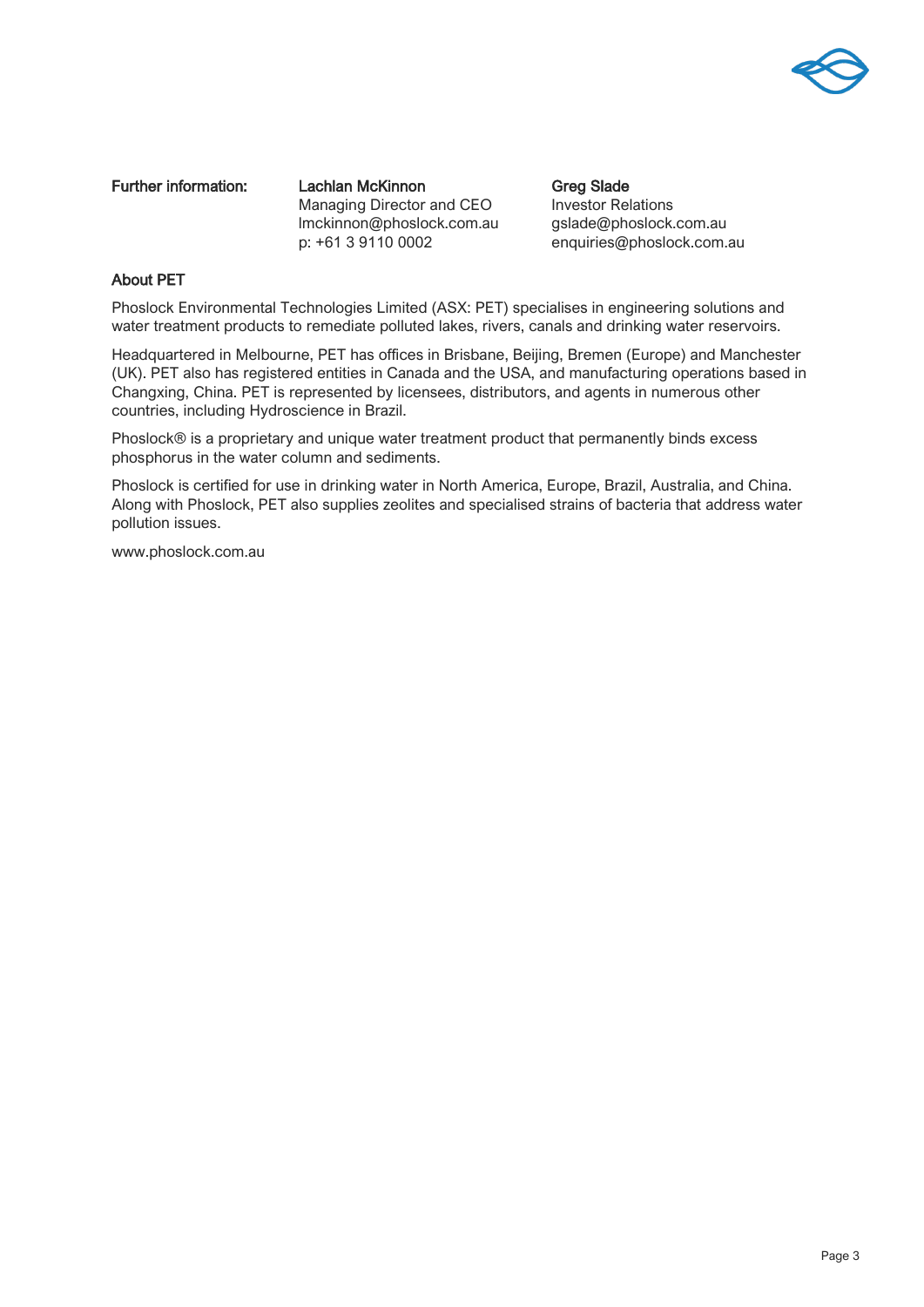## **Appendix 4C**

## **Quarterly cash flow report for entities subject to Listing Rule 4.7B**

Name of entity

PHOSLOCK ENVIRONMENTAL TECHNOLOGIES LIMITED

ABN **ABN** Quarter ended ("current quarter")

88 099 555 290 March 2022

|     | Consolidated statement of cash flows                | <b>Current quarter</b><br>\$A'000 | Year to date<br>$(3$ months)<br>\$A'000 |
|-----|-----------------------------------------------------|-----------------------------------|-----------------------------------------|
| 1.  | Cash flows from operating activities                |                                   |                                         |
| 1.1 | Receipts from customers                             | 2,539                             | 2,539                                   |
| 1.2 | Payments for                                        |                                   |                                         |
|     | (a) research and development                        | (284)                             | (284)                                   |
|     | product manufacturing and operating<br>(b)<br>costs | (796)                             | (796)                                   |
|     | advertising and marketing<br>(c)                    | (45)                              | (45)                                    |
|     | leased assets<br>(d)                                | (370)                             | (370)                                   |
|     | staff costs<br>(e)                                  | (1,270)                           | (1,270)                                 |
|     | (f)<br>administration and corporate costs           | (1,767)                           | (1,767)                                 |
| 1.3 | Dividends received (see note 3)                     |                                   |                                         |
| 1.4 | Interest received                                   | 12                                | 12                                      |
| 1.5 | Interest and other costs of finance paid            |                                   |                                         |
| 1.6 | Income taxes paid                                   |                                   |                                         |
| 1.7 | Government grants and tax incentives                |                                   |                                         |
| 1.8 | Other (provide details if material)                 |                                   |                                         |
| 1.9 | Net cash from / (used in) operating<br>activities   | (1,981)                           | (1,981)                                 |

ASX Listing Rules Appendix 4C (01/12/19) **Page 4**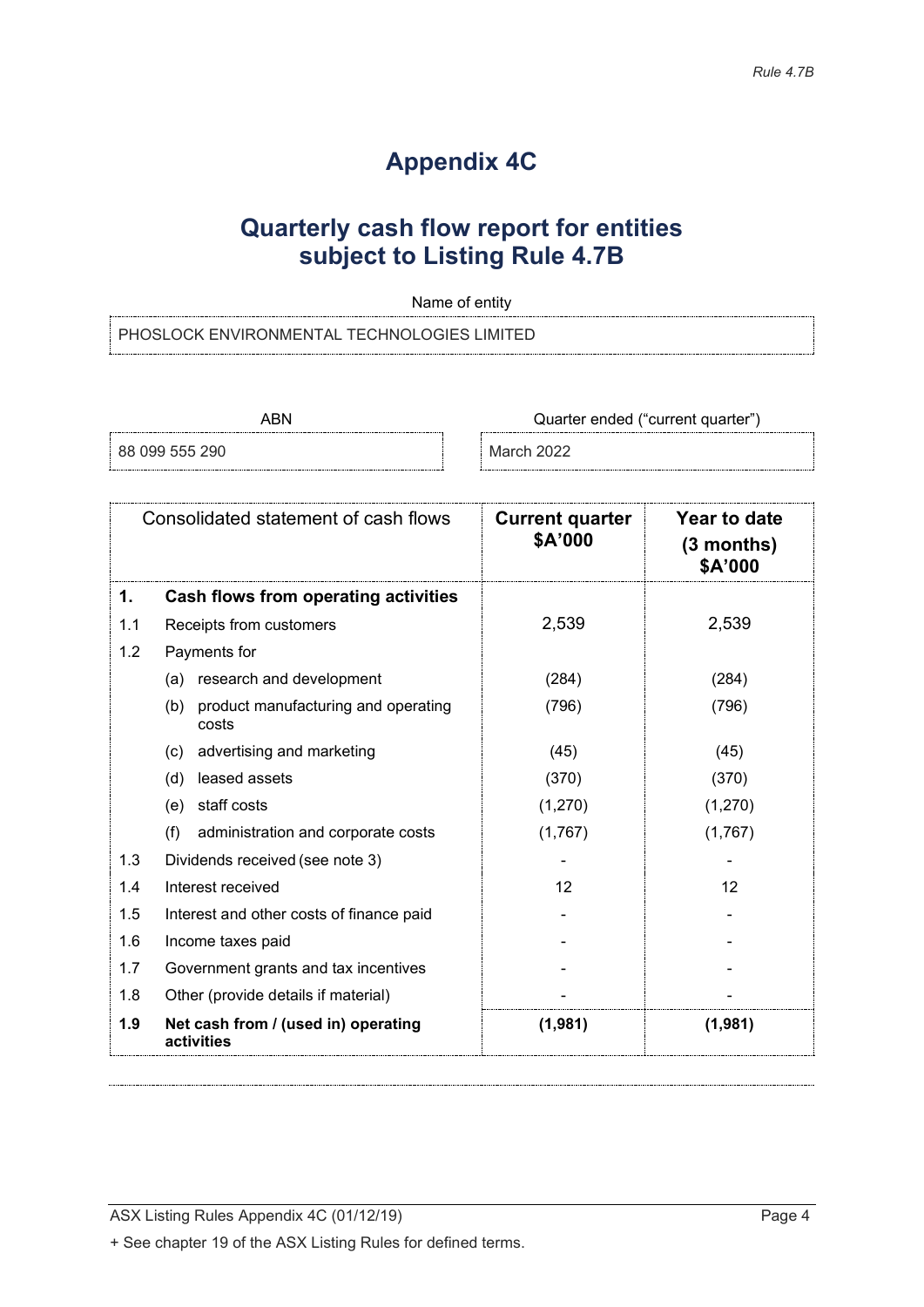|                                                          | Consolidated statement of cash flows    | <b>Current quarter</b><br>\$A'000 | <b>Year to date</b><br>$(3$ months)<br>\$A'000 |
|----------------------------------------------------------|-----------------------------------------|-----------------------------------|------------------------------------------------|
| 2.                                                       | Cash flows from investing activities    |                                   |                                                |
| 2.1                                                      | Payments to acquire:                    |                                   |                                                |
|                                                          | entities<br>(a)                         |                                   |                                                |
|                                                          | businesses<br>(b)                       |                                   |                                                |
|                                                          | property, plant and equipment<br>(c)    | (40)                              | (40)                                           |
|                                                          | investments<br>(d)                      |                                   |                                                |
|                                                          | intellectual property<br>(e)            | (7)                               | (7)                                            |
|                                                          | other non-current assets<br>(f)         |                                   |                                                |
| 2.2                                                      | Proceeds from disposal of:              |                                   |                                                |
|                                                          | entities<br>(a)                         |                                   |                                                |
|                                                          | (b)<br>businesses                       |                                   |                                                |
|                                                          | (c)<br>property, plant and equipment    |                                   |                                                |
|                                                          | investments<br>(d)                      |                                   |                                                |
|                                                          | intellectual property<br>(e)            |                                   |                                                |
|                                                          | other non-current assets<br>(f)         |                                   |                                                |
| 2.3                                                      | Cash flows from loans to other entities |                                   |                                                |
| 2.4                                                      | Dividends received (see note 3)         |                                   |                                                |
| 2.5                                                      | Other (provide details if material)     |                                   |                                                |
| 2.6<br>Net cash from / (used in) investing<br>activities |                                         | (47)                              | (47)                                           |

| 3.  | Cash flows from financing activities                                                          |  |
|-----|-----------------------------------------------------------------------------------------------|--|
| 3.1 | Proceeds from issues of equity securities<br>(excluding convertible debt securities)          |  |
| 3.2 | Proceeds from issue of convertible debt<br>securities                                         |  |
| 3.3 | Proceeds from exercise of options                                                             |  |
| 3.4 | Transaction costs related to issues of<br>equity securities or convertible debt<br>securities |  |
| 3.5 | Proceeds from borrowings                                                                      |  |
| 3.6 | Repayment of borrowings                                                                       |  |
| 3.7 | Transaction costs related to loans and<br>borrowings                                          |  |
| 3.8 | Dividends paid                                                                                |  |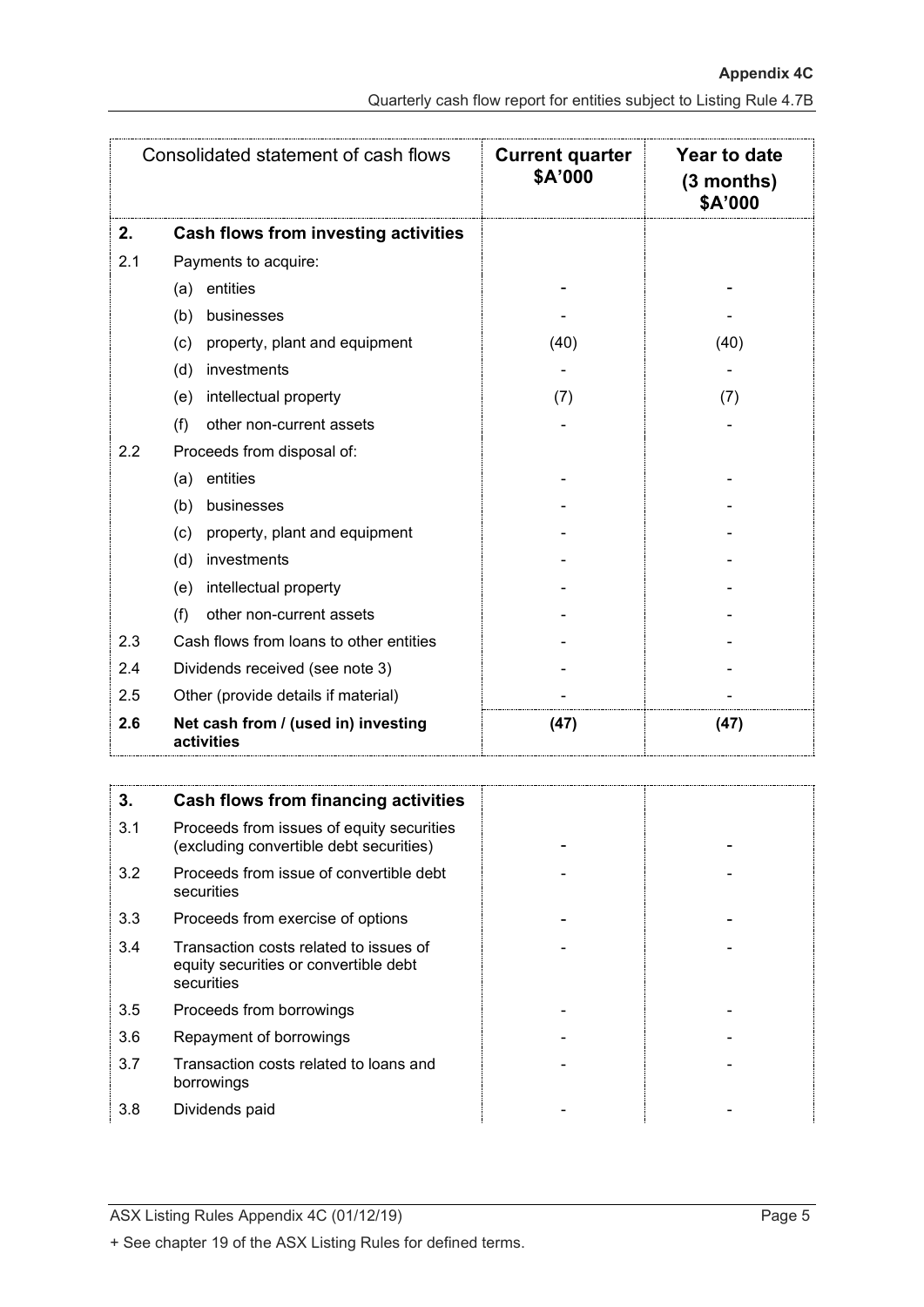| Consolidated statement of cash flows |                                                   | <b>Current quarter</b><br>\$A'000 | Year to date<br>$(3$ months)<br>\$A'000 |
|--------------------------------------|---------------------------------------------------|-----------------------------------|-----------------------------------------|
| 3.9                                  | Other (provide details if material)               |                                   |                                         |
| 3.10                                 | Net cash from / (used in) financing<br>activities |                                   |                                         |

| 4.  | Net increase / (decrease) in cash and<br>cash equivalents for the period |         |         |
|-----|--------------------------------------------------------------------------|---------|---------|
| 4.1 | Cash and cash equivalents at beginning of<br>period                      | 22,990  | 22,990  |
| 4.2 | Net cash from / (used in) operating<br>activities (item 1.9 above)       | (1,981) | (1,981) |
| 4.3 | Net cash from / (used in) investing activities<br>(item 2.6 above)       | (47)    | (47)    |
| 4.4 | Net cash from / (used in) financing activities<br>(item 3.10 above)      |         |         |
| 4.5 | Effect of movement in exchange rates on<br>cash held                     | (226)   | (226)   |
| 4.6 | Cash and cash equivalents at end of<br>period                            | 20,736  | 20,736  |

| 5.  | Reconciliation of cash and cash<br>equivalents<br>at the end of the quarter (as shown in the<br>consolidated statement of cash flows) to the<br>related items in the accounts | <b>Current quarter</b><br>\$A'000 | <b>Previous quarter</b><br>\$A'000 |
|-----|-------------------------------------------------------------------------------------------------------------------------------------------------------------------------------|-----------------------------------|------------------------------------|
| 5.1 | <b>Bank balances</b>                                                                                                                                                          | 5.973                             | 5,587                              |
| 5.2 | Call deposits                                                                                                                                                                 | 14,763                            | 17.403                             |
| 5.3 | <b>Bank overdrafts</b>                                                                                                                                                        |                                   |                                    |
| 5.4 | Other (provide details)                                                                                                                                                       |                                   |                                    |
| 5.5 | Cash and cash equivalents at end of<br>quarter (should equal item 4.6 above)                                                                                                  | 20.736                            | 22.990                             |

| 6.  | Payments to related parties of the entity and their associates                             | <b>Current quarter</b><br><b>\$A'000</b> |
|-----|--------------------------------------------------------------------------------------------|------------------------------------------|
| 6.1 | Aggregate amount of payments to related parties and their<br>associates included in item 1 |                                          |
| 6.2 | Aggregate amount of payments to related parties and their<br>associates included in item 2 |                                          |

Note: if any amounts are shown in items 6.1 or 6.2, your quarterly activity report must include a description of, and an explanation for, such payments

ASX Listing Rules Appendix 4C (01/12/19) Page 6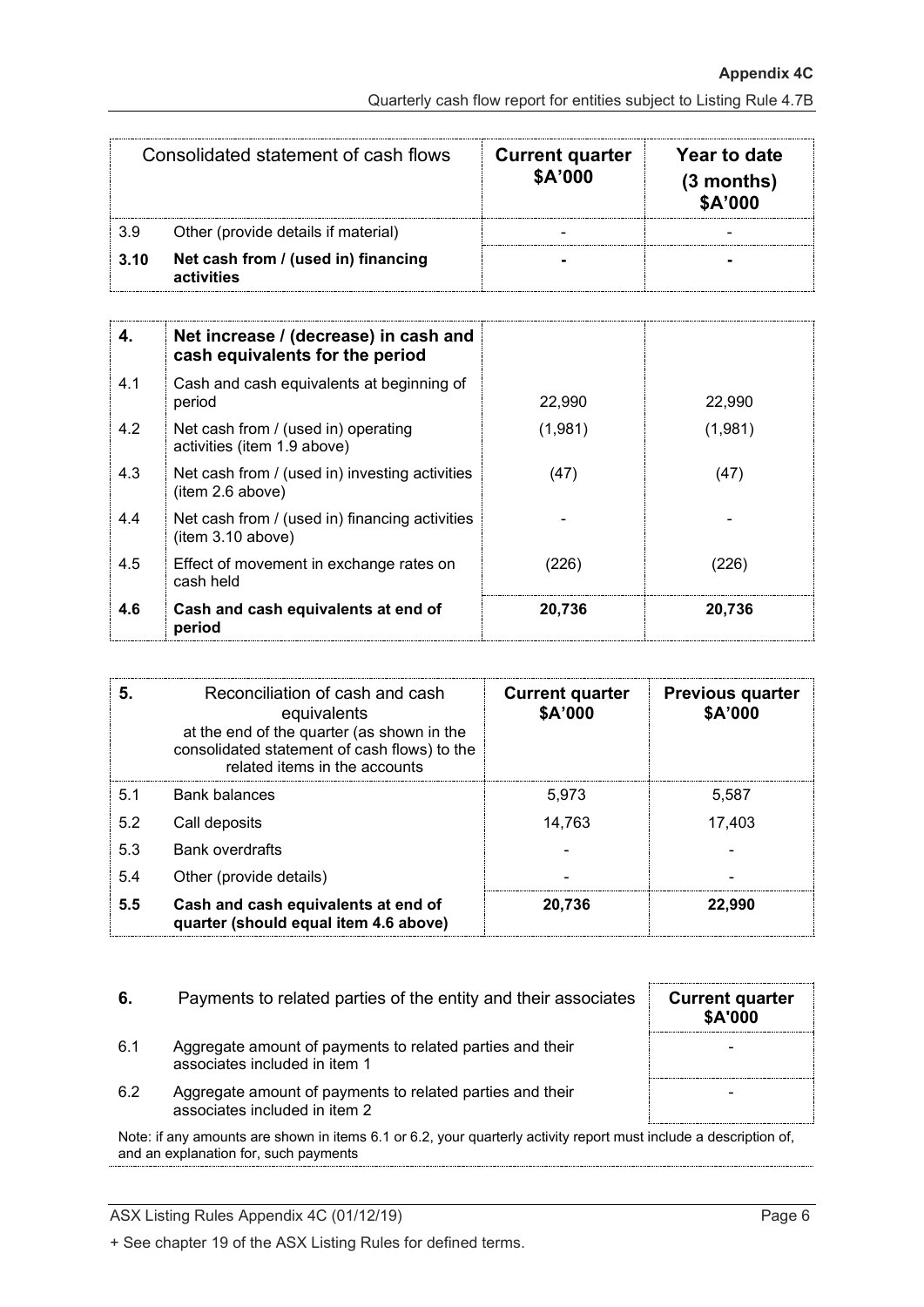Payments in item 6.1 are included investor relations service provided by associates of directors, and rent payment to a related parties' entity.

|     | <b>Financing facilities</b><br>Note: the term "facility' includes all forms of financing<br>arrangements available to the entity.<br>Add notes as necessary for an understanding of the<br>sources of finance available to the entity. | <b>Total facility</b><br>amount at quarter<br>end<br>\$A'000 | Amount drawn at<br>quarter end<br>\$A'000 |
|-----|----------------------------------------------------------------------------------------------------------------------------------------------------------------------------------------------------------------------------------------|--------------------------------------------------------------|-------------------------------------------|
| 71  | Loan facilities                                                                                                                                                                                                                        |                                                              |                                           |
| 7.2 | Credit standby arrangements                                                                                                                                                                                                            |                                                              |                                           |
| 7.3 | Other (please specify)                                                                                                                                                                                                                 |                                                              |                                           |
|     | <b>Total financing facilities</b>                                                                                                                                                                                                      |                                                              |                                           |

#### 7.5 **Unused financing facilities available at quarter end** -

7.6 Include in the box below a description of each facility above, including the lender, interest rate, maturity date and whether it is secured or unsecured. If any additional financing facilities have been entered into or are proposed to be entered into after quarter end, include a note providing details of those facilities as well.

|     | Estimated cash available for future operating activities                     | \$A'000 |
|-----|------------------------------------------------------------------------------|---------|
| 8.1 | Net cash from / (used in) operating activities (Item 1.9)                    | (1,981) |
| 8.2 | Cash and cash equivalents at quarter end (Item 4.6)                          | 20,736  |
| 8.3 | Unused finance facilities available at quarter end (Item 7.5)                |         |
| 8.4 | Total available funding (Item $8.2 +$ Item $8.3$ )                           | 20.736  |
| 8.5 | Estimated quarters of funding available (Item 8.4 divided by<br>Item $8.1$ ) | 10      |

8.6 If Item 8.5 is less than 2 quarters, please provide answers to the following questions:

1. Does the entity expect that it will continue to have the current level of net operating cash flows for the time being and, if not, why not?

Answer: N/A

2. Has the entity taken any steps, or does it propose to take any steps, to raise further cash to fund its operations and, if so, what are those steps and how likely does it believe that they will be successful?

Answer: N/A

3. Does the entity expect to be able to continue its operations and to meet its business objectives and, if so, on what basis?

Answer: N/A

ASX Listing Rules Appendix 4C (01/12/19) **Page 7** Page 7